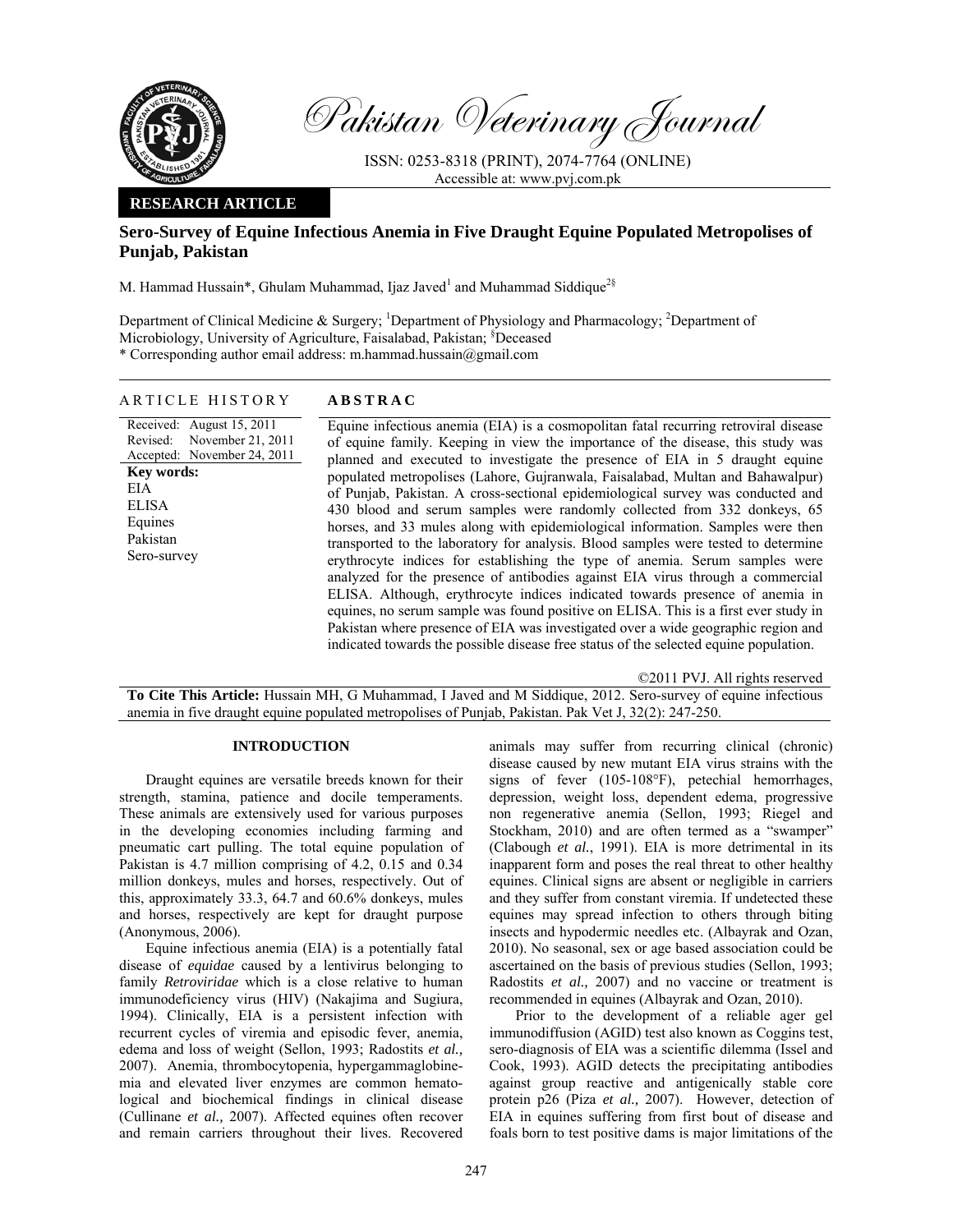AGID (Issel and Cook, 1993). Efforts to find a faster and rapid serological test for screening resulted in the development of ELISA in late 1980s and currently more sensitive competitive ELISA (cELISA) are commercially available to detect antibodies against core p26 protein. Investigators have found a good correlation between AGID and cELISA results (Soutullo *et al.*, 2001; Parė and Simard, 2004; Piza *et al.*, 2007). The ELISA is a rapid and easier to interpret test (Cullinane *et al.,* 2007) that has been used for screening and surveillance studies in recent years (Gill *et al.,* 2008; Albayrak and Ozan, 2010). However, ELISA is less specific and positive sera should be confirmed through AGID (Parė and Simard, 2004). Whenever rapid test results are needed, disease status is unknown and equines are present at remote location, the ELISA becomes the test of choice (Piza *et al.*, 2007). Furthermore, ELISA can also be employed as an international pre-movement screening test because of its sensitivity and rapidity (Cullinane *et al.,* 2007). Despite the considerable efforts put in to control EIA by the developed nations, the challenges posed by EIA are still unrequited. For instance, from 1980 to 2005 equine owners of America spent 600 million dollars for testing and control of EIA that highlights the personal and financial efforts required to control the disease (Issel *et al.,* 2005).

Since the first description of EIA in 1843, it has been reported worldwide and during past 5 years (2006-2010) disease has been reported from 44 countries (Anonymous, 2011). It is feared that actual incidence of EIA is more than estimated, as many countries are still not conducting surveillance studies. A continuous surveillance is required (Bicout *et al.,* 2006) to acquire and maintain the disease free status in a country (Turan *et al.,* 2002; Ataseven and Arslan, 2005; Kirmizigȕl *et al.,* 2009). EIA was first reported in neighbouring India at Karnatika in 1987 (Uppal and Yadav, 1989) and later incidence was also recorded in the states of Maharashtra, West Bengal, Haryana, Delhi and Indian Punjab (Singh *et al.*, 1997). In Pakistan, a solitary study regarding EIA indicated towards the absence of disease in equines of Faisalabad metropolis (Gill *et al.,* 2008). Presence of disease in neighbouring India, existence of vectors (mosquito and fly) in Pakistan and sparse efforts on part of local investigators led to the planning of presented study to investigate the presence of EIA in draught equine population over a wider geographic area.

#### **MATERIALS AND METHODS**

A cross-sectional serological survey was planned to collect blood and serum samples from 5 draught equine populated metropolises of Punjab (Lahore, Faisalabad, Gujranwala, Multan and Bahawalpur). Geographic and climatic detail along with equine population of the selected cities is presented in Table 1. Sample size was calculated on the basis of expected prevalence of disease to be 50% (unknown) at 95% confidence level and 5% desired absolute precision (Thrusfield, 2005). The metropolises were selected based upon draught equine population and community network of Brooks Hospital for Animals, Pakistan to ensure the cooperation of equine owners. In total 430 samples (blood and serum) from 332 donkeys, 65 horses and 33 mules of either sex and various age groups along with epidemiological information were randomly collected and transported to postgraduate laboratory of Department of Clinical Medicine & Surgery. Distribution of samples collected from selected areas accompanied with species and sex breakdowns is presented (Table 2).

Blood samples were subjected to hematological examination as described by Gul *et al.* (2007) and erythrocyte indices were calculated to classify the type of anemia (Thrall, 2004). Serum was collected and stored at - 40°C till further processing. Serum samples were tested through a United States Department of Agriculture (USDA) approved commercial ELISA of VMRD, Inc., Pullman, USA (Susan *et al.,* 2008) by strictly following the recommendations of the manufacturer. After completion of the recommended steps the plates were first subjected to visual observation then read at 450 nm and optical density (OD) values were recorded. A sample was considered positive if the test well yielded color development and OD value equal to or greater than positive control serum. Hematological values were compared with those documented for the local equines (Gul *et al.,* 2007). Data was further analyzed through one way analysis of variance (ANOVA) and unpaired t-test through IBM SPSS Statistics 17.0 for Windows®, IBM Corporation, Route 100 Somers, New York, USA.

### **RESULTS**

Hematological values regarding red blood cell (RBC) counts, hemoglobin (Hgb) concentrations and hematocrit (HCT) suggested the presence of anemia in apparently healthy sampled equines (Table 3). RBC counts were lower (P>0.05) than the respective reference values in horses, mules and donkeys. Mean hemoglobin (Hgb) concentration values were found decreased than reference in all equine types and this difference was significant in horses (P<0.001). Hematocrit values were also significantly lower (P<0.001) than the reference values in horses, mules and donkeys. Erythrocyte indices indicated towards presence of microcytic hyperchromic type of anemia in horse, mules and donkeys. However, all tested sera from 5 sampled metropolises failed to mount a response for EIA virus antibodies upon ELISA test and thus were considered negative for equine infectious anemia.

## **DISCUSSION**

In the areas under study, draught equine population was dominated by donkeys followed by horses and mules. This high donkey population was due to the economical limitations of owners, less feeding and space requirements by these animals along with more docile temperament. The draught equines in Pakistan usually exist in suboptimal productive stage owing to stress caused by draught work, overcrowding, malnutrition and diseases (known and unknown). Moreover, relatively higher intraanimal contact in working equine communities favors the chances of spread of disease in these populations.

Although the hematological values pointed towards presence of anemia in equines but the values were not indicative of progressive non regenerative anemia found in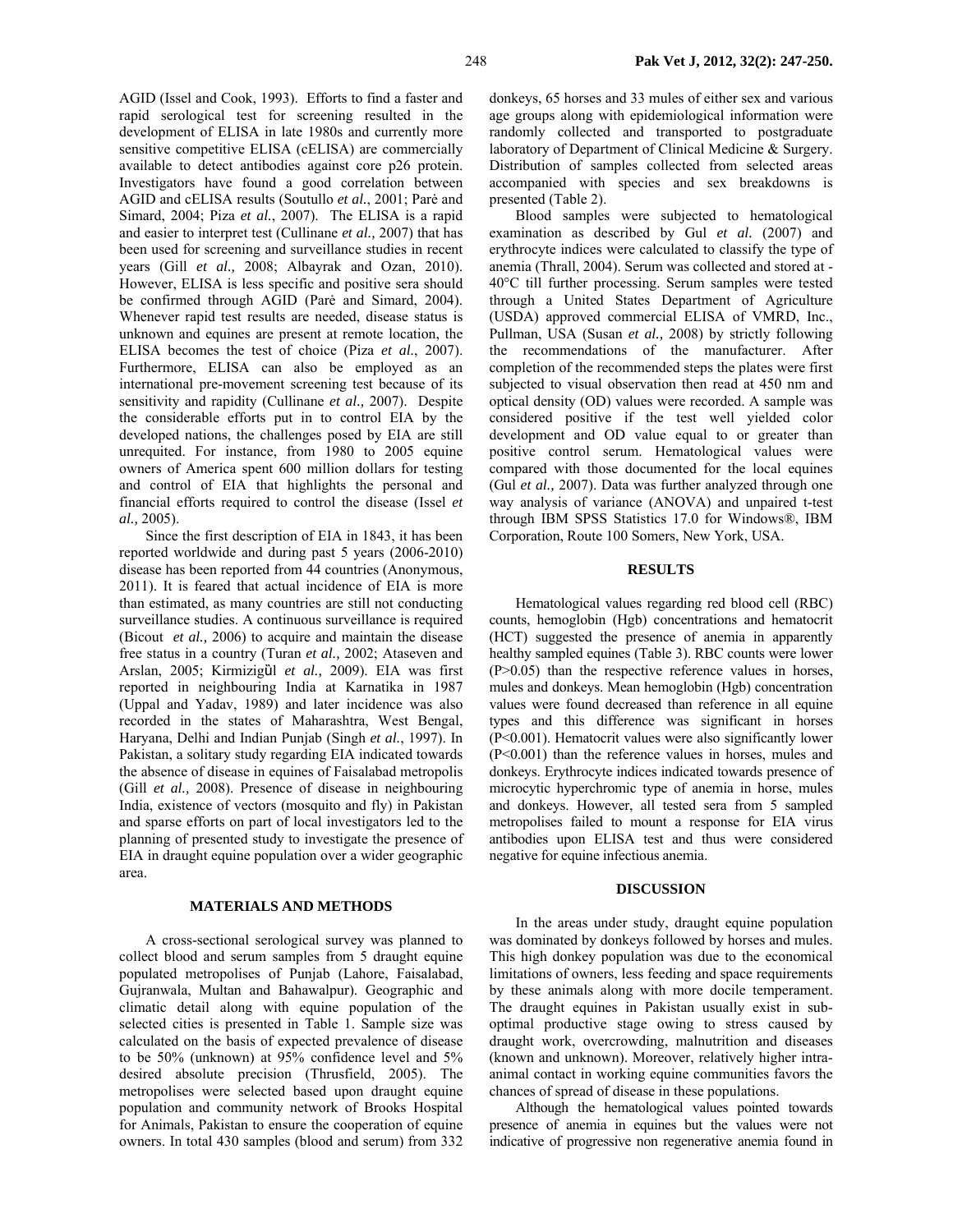| Metropolis | Elev.(ft) | Geographic Coordinates |       | Average Temperature             |          |          |          | <b>Equine Population</b> |      |        |
|------------|-----------|------------------------|-------|---------------------------------|----------|----------|----------|--------------------------|------|--------|
|            |           | Lat.                   | Long. | Winter °C<br>$\sim$<br>Summer ' |          |          |          |                          |      |        |
|            |           |                        |       | Av. Max.                        | Av. Min. | Av. Max. | Av. Min. | Horse                    | Mule | Donkev |
| Lahore     | 712       | 31.55                  | 74.34 | 36                              | 25       | ۱9       |          | 4596                     | 72 I | 17386  |
| Faisalabad | 600       | 31.4                   | 73.04 | 39                              | 27       | 21       |          | 6645                     | 3046 | 44144  |
| Gujranwala | 744       | 32.16                  | 74.19 | 38                              | 24       | 21       | ь        | 4612                     | 1841 | 18964  |
| Multan     | 710       | 30.18                  | 71.47 | 40.3                            | 23       | 27       | 5.8      | 1940                     | 954  | 19076  |
| Bahawalpur | 370       | 29.37                  | 71.68 | 40                              | 28       | 30       | ۱4       | 1238                     | 954  | 19076  |

Table 1: Geographic and climatic details along with equine population of the 5 draught equine populated metropolises of Pakistan sero-surveyed for the presence of equine infectious anemia

**Table 2:** Distribution of samples along with species and sex collected for the sero-survey of equine infectious anemia in 5 draught equine populated metropolises of Punjab, Pakistan

| Area Sampled | Horses Tested (sex)                       | Mules Tested (sex)                 | Donkeys Tested (sex)                | Total |
|--------------|-------------------------------------------|------------------------------------|-------------------------------------|-------|
| Faisalabad   | $18(5\textcircled{3}, 13\textcircled{2})$ | 9 (6 $\beta$ ,3 $\circ$ )          | 123(98, 259)                        | 150   |
| Lahore       | ।3 (4♂,9♀)                                | 6 (3 $(3,3)$ )                     | 50 (34 $\Diamond$ ,16 $\Diamond$ )  | 69    |
| Gujranwala   | 14 (5♂,9♀)                                | 6 (4 $\langle$ 3,2 $\rangle$ )     | 55 (43 $\Diamond$ , 12 $\Diamond$ ) | 75    |
| Multan       | $10(6\text{A}$ ,4 $\text{O}$              | 6 $(3\text{A},3\text{A})$          | 52 (37 $\Diamond$ ,15 $\Diamond$ )  | 68    |
| Bahawalpur   | $10(5\text{A}, 5\text{C})$                | 6 $(2\text{A},4\text{A})$          | 52 (40 $\Diamond$ , 12 $\Diamond$ ) | 68    |
| Total        | 65 (25 $\Im$ ,40 $\Im$ )                  | 33 (18 $\Diamond$ ,15 $\Diamond$ ) | 332 (252 ∂,80 ♀)                    | 430   |

**Table 3:** Comparison of hematological values recorded in horses, mules and donkeys sampled for sero-survey of equine infectious anemia in 5 draught equine populated urban areas of Punjab, Pakistan with those reported by Gul *et al.* (2007)

| Parameter          |                 | <b>Horses</b>            |                | Mules                    | Donkeys          |                        |  |
|--------------------|-----------------|--------------------------|----------------|--------------------------|------------------|------------------------|--|
|                    | Tested (n=65)   | <b>Reported Values</b>   | Tested (n=33)  | <b>Reported Values</b>   | Tested $(n=332)$ | <b>Reported Values</b> |  |
|                    |                 | (n=242)                  |                | $(n=20)$                 |                  | $(n=153)$              |  |
| WBC $(X109/L)$     | $6.65 + 2.16$   | $7.18 + 2.87$            | $6.82 + 2.12*$ | $9.40 + 2.89$            | $6.77 + 1.91*$   | $9.75 + 3.29$          |  |
| RBC $(X10^{12}/L)$ | $5.28 + 1.18$   | $5.93 + 2.81$            | $5.77 + 1.68$  | $5.74 + 2.62$            | $5.78 + 1.56$    | $5.88 + 2.65$          |  |
| Hgb (g/dL)         | $9.62 + 2.18*$  | $10.93 + 1.81$           | $9.24 + 2.05$  | $10.10 + 0.73$           | $9.25 + 1.82$    | $9.01 + 1.13$          |  |
| HCT(%)             | 28.59+5.30*     | $37.75 + 4.57$           | 28.86+5.36*    | $34.37 + 4.13$           | $29.22 + 5.48*$  | $32.42 + 4.38$         |  |
| MCV (fl)           | $56.30 + 14.65$ |                          | 53.48+16.34    | $\overline{\phantom{a}}$ | $54.30 + 18.37$  |                        |  |
| MCH(pg)            | 19.82+7.28      | $\overline{\phantom{a}}$ | $16.93 + 5.29$ | $\overline{\phantom{a}}$ | $17.09 + 5.50$   |                        |  |
| $MCHC$ (g/dL)      | 34.17+7.57      |                          | $32.67 + 7.80$ | $\overline{\phantom{0}}$ | $30.56 + 8.62$   |                        |  |

WBC: white blood cell count, RBC: red blood cell count, Hgb: hemoglobin concentration, HCT: hematocrit, MCV: mean corpuscular volume, MCH: mean corpuscular hemoglobin, MCHC: mean corpuscular hemoglobin concentration. \*Values are significantly different (p<0.01) from the respective reference values.

EIA (Sellon, 1993; Riegel and Stockham, 2010). Instead these values indicated the presence of microcytic hyperchromic sort of anemia possibly pointing towards chronic infections, malnutrition and iron deficiency (Thrall, 2004).

The sampled draught equine population of the studied metropolises found to be free from antibodies against equine infectious anemia virus on the basis of ELISA. The commercial ELISA (VMRD, Inc, USA) used in current study detects the antibodies against EIA virus p26 (static region) gene in affected equine sera. The test has well established sensitivity (100%) and specificity (100%) by different laboratory (Susan *et al.,* 2008) and field studies (Cullinane *et al.,* 2007) and is approved by the United States Department of Agriculture (USDA) for the field and laboratory diagnosis of EIA. This finding is in accord with results reported by Gill *et al.* (2008) as they found no seroreactive animal for EIA in randomly selected equines of Faisalabad region that may be ascribed to the absence of the disease or failure of the organism to mount a response in the sampled equine population. Similar findings have been noted in the preceding studies elsewhere (Turan *et al.,*  2002; Ataseven and Arslan, 2005; Kirmizigȕl *et al.,* 2009; Mashhadi *et al.,* 2010).

Although, the study pointed towards the possible EIA free status of the draught equines from the selected metropolises, further serological and molecular investigations focusing new locales and wider sample size are required to strengthen this claim in Pakistan.

**Acknowledgement:** Authors are thankful to the Brooke Hospital for Animals, Pakistan for facilitating the field

sampling in their communities of Lahore, Faisalabad, Gujranwala and Multan metropolises.

#### **REFERENCES**

- Albayrak H and E Ozan, 2010. Serosurveillance of equine infectious anemia in the Ardahan province of Turkey. Trop Anim Health Prod, 42: 1593-1595.
- Anonymous, 2006. Pakistan Livestock Census. Agriculture Census Organization, Government of Pakistan, Statistics Division.
- Anonymous, 2011. Disease information: equine infectious anemia. World Animal Health Information Database, 2011. http://web.oie.int/wahis/public.php?page=home; accessed on July 24, 2011.
- Ataseven VS and HH Arslan, 2005. Equine infectious anemia in mules, donkeys and horses: epidemiologic studies in the different geographic regions of Turkey. J Equine Vet Sci, 25: 439-441.
- Bicout D J, R Carvalho, K Chalvet-Monfray and P Sabatier, 2006. Distribution of equine infectious anemia in horses in the north of Minas Gerais State, Brazil. J Vet Diagn Invest, 18: 479-482.
- Clabough DL, D Gebhard and MT Flaherty, 1991. Immune-mediated thrombocytopenia in horses infected with equine infectious anemia virus. J Virol, 65: 6242-6251.
- Cullinane A, M Quinlivan, M Nelly, H Patterson, R Kenna, M Garvey, S Gildea, P Layons, M Flynn, P Galvin, M Neylon and K Jankowska*,* 2007. Diagnosis of equine infectious anemia during the 2006 outbreak in Ireland. Vet Rec, 161: 647-652.
- Gill FR, MH Hussain, G Muhammad, MK Mansoor, MA Hafeez, MQ Bilal and U Tahir, 2008. Enzyme linked immunosorbant assay (ELISA) based seronegative findings on the investigations of equine infectious anemia in Faisalabad Metropolis (Pakistan). In: Proceedings of 29<sup>th</sup> World Veterinary Congress held on July, 27-31 at Vancouver, Canada.
- Gul ST, M Ahmad, A Khan and I Hussain, 2007. Haemato-biochemical observations in apparently healthy equine species. Pak Vet J, 27: 155-158.
- Issel CJ and RF Cook, 1993. A review of techniques for the serologic diagnosis of equine infectious anemia. J Vet Diag Invest, 5: 137-141.